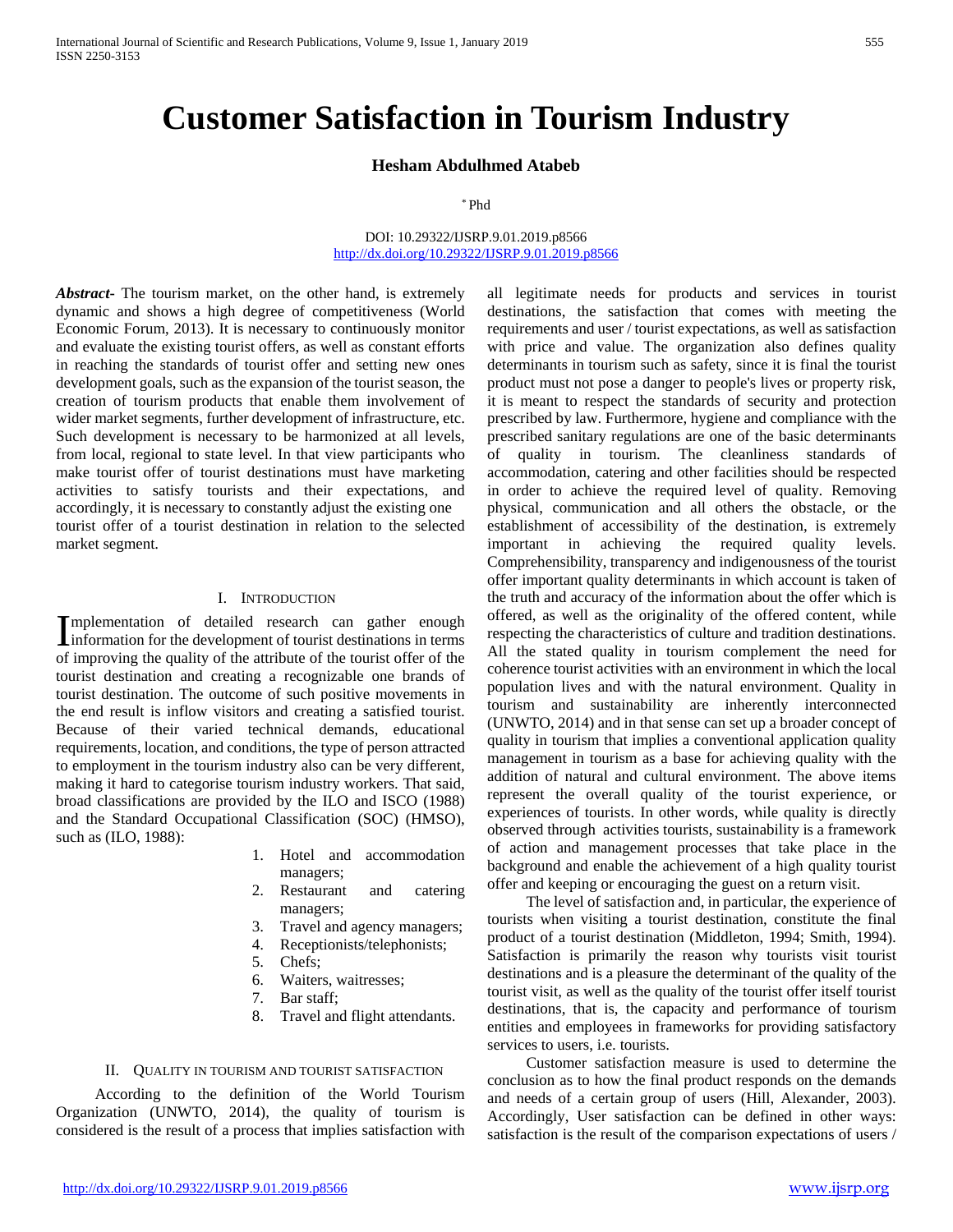consumers and actual perception of the attributes of the final product. To the above, the pleasure of acting when expectations are exceeded or when they are satisfied (Crompton, Love, 1995). In literature related to tourism and catering, satisfaction is being required to be viewed as a posture that arises after experiencing a certain experience (Pearce, 2005) and how the emotional state that arises as a result of the experience of a tourist product (Crompton, Love, 1995). Tourists, like other service users, have initial expectations about the quality of their services is offered in a specific tourist destination. Expectations are formed mainly through information available through commercial messages, brochures, mass media and informal ones information obtained from friends, relatives and close people. The extent to which it is formed expectations of completion in the final will determine the level of satisfaction of tourists. If it's all experience during or after a visit to a specific tourist destination fulfills or exceeds the initial one tourist expectations, the level of tourist satisfaction will be felt. But if perceived experience fails to meet or exceed the initial expectations of tourists, then it will be considered that the satisfaction of tourists has not been achieved. It can be said that a satisfied tourist will recommend it beforehand tourist destination to others, and such a form is the cheapest and most effective form of marketing and promotions.

 Furthermore, the satisfaction of tourists contributes to the increase in the retention rate of tourists through their loyalty and patronage, which in turn helps in the realization of economic goals such as an increase in the number of tourists and total revenues (Hapenciuc, Condratov, 2007). Consequently there is a positive association between the satisfaction of tourists and long-term economic success tourist destinations (Hapenciuc, Condratov, 2007). But the overall satisfaction of the tourists is based not only on the quality of the tourist offer, but also on the price and perceived value tourist product and / or service. Since the tourist's satisfaction is a tourist destination can greatly affect the choice of destination of potential tourists, the satisfaction of tourists is seen as an important indicator of the performance of the tourist destination and its financial position results. The satisfaction of tourists is considered one of the primary variables maintaining competitiveness in the tourism sector, since it affects the choice of destination and the consumption of products and services and the decision to return to a tourist destination (Kozak, Rimmington, 2000). From all of the above, one can emphasize the exceptional importance of customization tourist offers in tourist destinations to the needs and expectations of potential tourists. If there is obvious incompetence or inability to adapt to market segments, it comes to the gap between the expected value and the subsequent experience experienced by the tourist in tourism destination, which results in discontent of tourists and reduces the chances of his returning return / re-purchase.

# III. SATISFACTION OF TOURISTS RELATED TO THE QUALITY OF THE TOURIST DESTINATION

 The satisfaction of tourists can be related to the very quality of the tourist destination, that is, quality of the entire tourist offer in a particular destination. Tourist destination owns quality, that is, a tourist destination is considered a quality if the whole tourist service, or offer, meets the needs of tourists and ultimately fulfills their expectations. Today's expectations of tourists and potential visitors to tourist destinations are higher than in previous periods. The diversity, contrast, and wealth prevail in the needs of contemporary tourists content and forms, innovations and innovative products with emphasis on quality. Achieving above elements also presuppose achieving a new quality in all aspects of the tourist offer. The existence of a relationship between the quality of service, that is, the quality of a tourist product and satisfaction users, tourists, can be seen in relation to how the increase in the quality of the tourist offer affects increasing the tourist's satisfaction with the tourist destination, i.e. her tourist offer and ultimately by its success, in particular, an increased number of visitors / nights and financial results. Such quality development contributes to individual components destinations, especially the image of the tourist destination and the very profitability that is being realized loyalty of tourists and oral transmission. This contributes to the increased inflow of new tourists who are attracted by a stable and high reputation of quality experience (Suneeta, Koranne, 2014).

 Most tourists are attracted by the archaeological and other historical heritage and were able to overlook the lack of infrastructure at these sites. Egypt gains more than 28% of all foreign receipts from tourism (Tohamy and Swinscoe, 2000), and that 34% of all those visiting Egypt's museums and antiquities as the main attraction. This confirms the need to satisfy tourist expectations at cultural sites, and that tourists are likely to be more attracted to such sites in their initial visits to the country. It also suggests that tourists are likely to be motivated to visit countries particularly by its archaeological sites, and hence, special attention to making these accessible and comfortable, is needed.

# IV. CONCLUSION

 Tourism today becomes an important activity both on the national and global level, the tourist destination operates in the environment of continuous technological and information development, and the needs of people (tourists) are changing very rapidly. Tourists appear as users of services, consumers, who satisfy their needs both with material and intangible assets. Many companies believe that their consumers are generally satisfied because the percentage of complaints is very low. However, complaints are a very unreliable indicator of customer satisfaction. Research shows that only 4% of dissatisfied consumers complain, only 4% of complaints come to decision-makers, while average dissatisfied customer informs about nine negative people about their negative experience, and an average satisfied consumer informs about his positive experience only five to eight people. Satisfied customers is the key to any success. The success and profit of each hotel is closely linked to the satisfaction of guests, which is one of the main conditions of their loyalty. In the time ahead of us the satisfaction of hotel guests will be a leading indicator of the hotel's business performance. For a hotel company, the development of direct relationships with customers is very important and affects their choice in the buying process. But it is equally important for the hotel company to learn from consumers in this way in order to promote sales and strengthen their loyalty. In this context, hotel service users are seen as an important strategic source for a hotel company.

 Quality is the key to achieving customer satisfaction. Overall satisfaction "products" of loyal consumers. A higher level